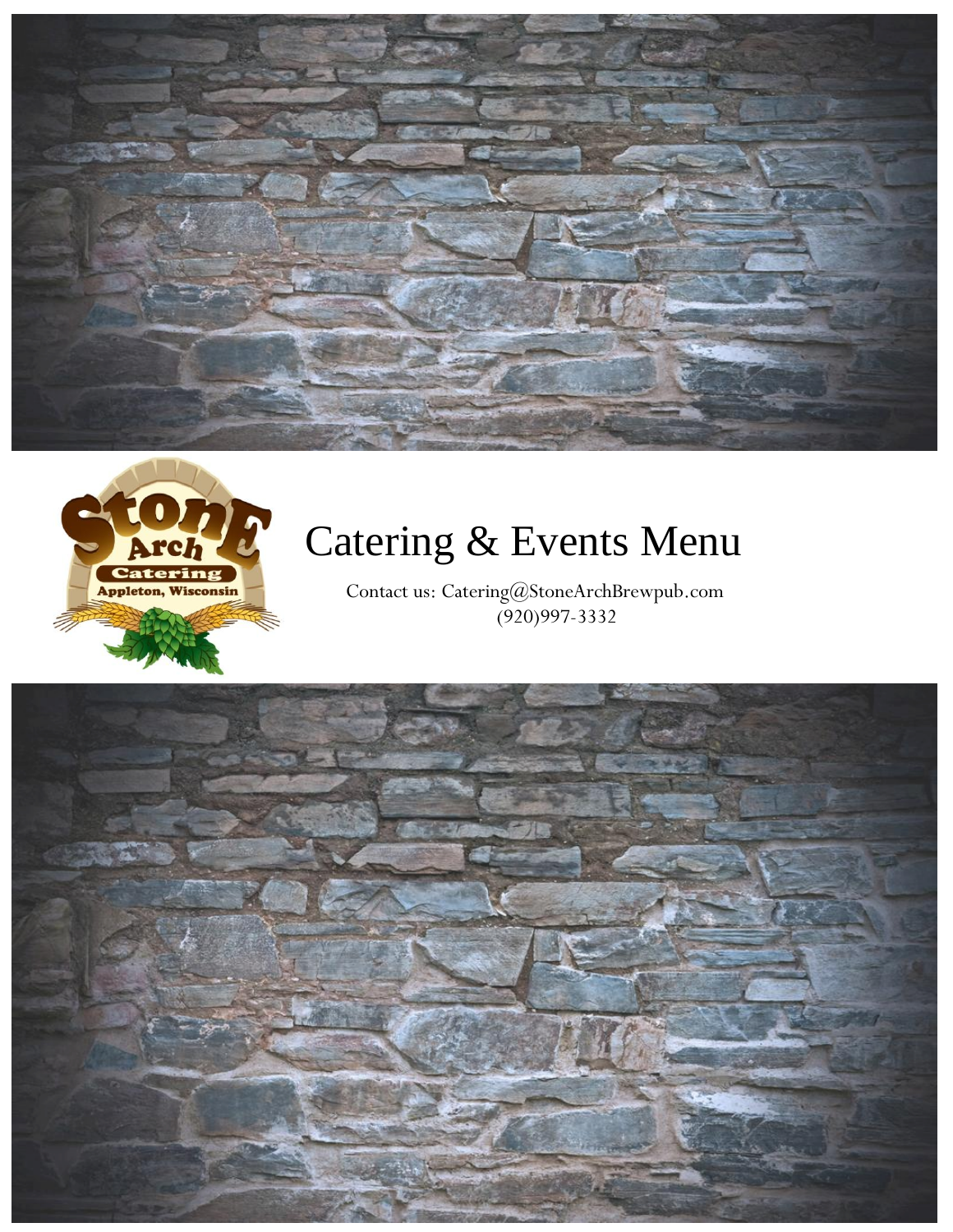

## *Appetizers*

*Each platter serves about 50 guests (Half platters available, with minimum full platter order per variety)*

## *Cold Appetizers*

| Assorted Vegetable Crudité                                | \$100 |
|-----------------------------------------------------------|-------|
| Smoked Salmon Platter                                     | \$180 |
| Chicken Paté with Crackers                                | \$95  |
| Fresh Seasonal Fruit Platter                              | \$130 |
| Standard Cheese and Sausage Platter                       | \$115 |
| Charcuterie-Tray of Cured Meats                           | \$140 |
| Artisan Wisconsin Cheese Board                            | \$160 |
| Caprese Skewers with Fresh Mozzarella, Tomatoes and Basil | \$120 |
| Deli Ham and Turkey Club Pinwheels                        | \$140 |
| Roasted Red Pepper Hummus and Pita Chips                  | \$140 |
| Shrimp Cocktail with Seafood Sauce                        | \$185 |

## *Hot Appetizers*

| Chicken Satay Skewers with Peanut Sauce          | \$140 |
|--------------------------------------------------|-------|
| House Stout Barbeque Meatballs                   | \$125 |
| Chicken Drumsticks - Hot, Barbeque or Thai Sauce | \$105 |
| Vegan Italian Stuffed Creminis                   | \$100 |
| Sausage Stuffed Creminis                         | \$125 |
| Pulled BBQ Chicken Sliders                       | \$195 |
| Spinach and Artichoke Dip with Tortilla Chips    | \$115 |
| Bacon Wrapped BBQ Chestnuts                      | \$180 |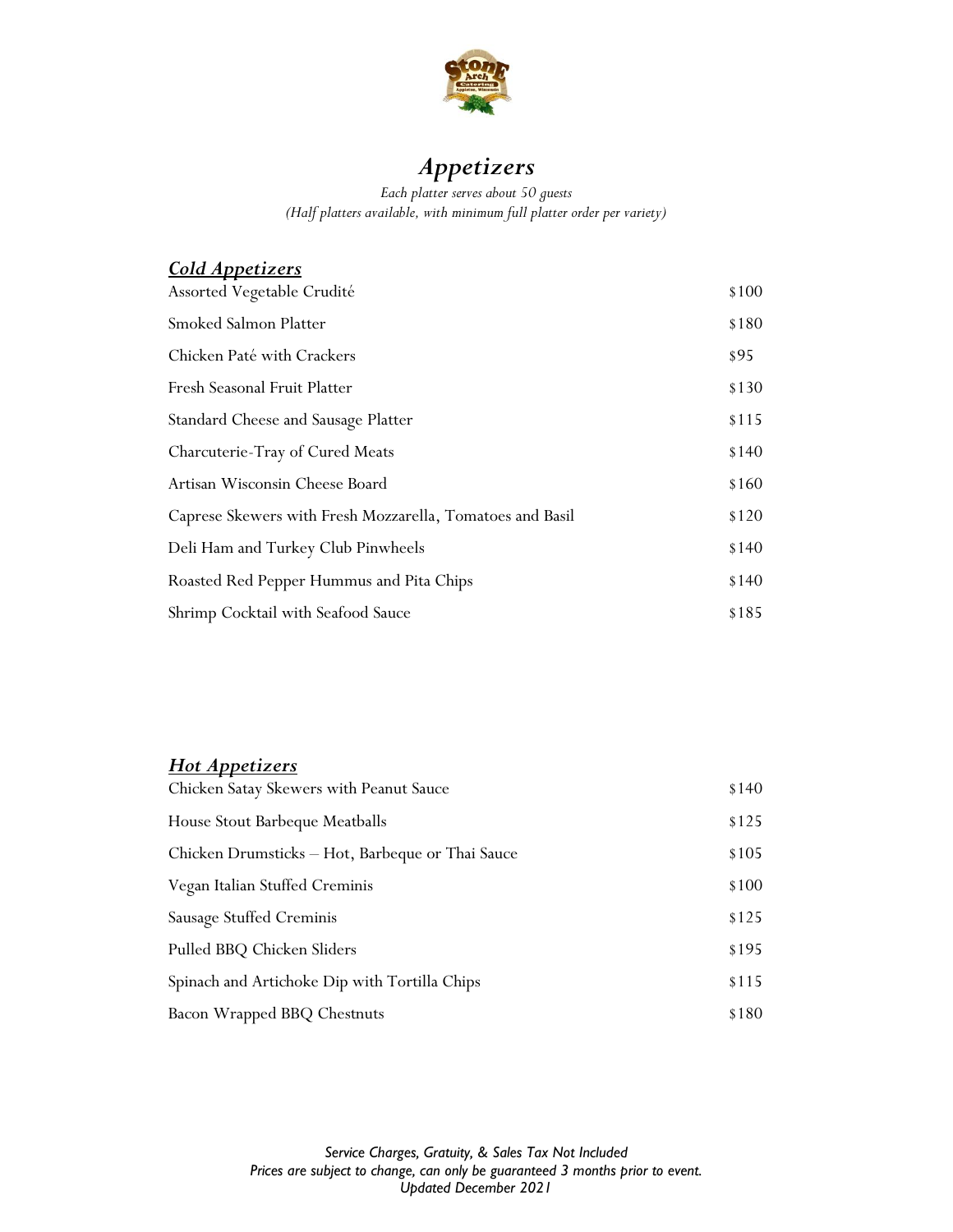

## *Tier1Buffet Priced per person*

| <b>Wisconsin Buffet</b><br>Bone-In baked chicken and juicy steak tips, served with mashed potatoes,<br>vegetables, and rolls                                                                                     |      |
|------------------------------------------------------------------------------------------------------------------------------------------------------------------------------------------------------------------|------|
| Barbeque Pulled Pork or Chicken<br>Pulled pork or chicken, slow-roasted in our Scottish Ale, buns, kettle chips and one<br>cold salad                                                                            | \$15 |
| <b>Burrito Bar</b><br>Your choice of chicken, steak or pork carnitas. Served with rice, beans, and chips & salsa                                                                                                 | \$18 |
| <b>Build Your Own Pasta Bar</b><br>Cavatappi Pasta or Linguini, with your choice of our creamy artisan cheese sauce, alfredo sauce,<br>or homemade marinara. Served with a garden salad, and cheesy garlic bread | \$19 |
| Add andouille sausage or bacon                                                                                                                                                                                   | \$22 |
| Aspen Ridge Burgers & Scottish Ale Brats<br>Hearty Wisconsin meats served on buns with sliced Wisconsin cheeses, condiments (k,m,o,p),<br>Choice of one cold salad and kettle chips                              | \$17 |
| <b>Boxed Lunches</b><br>Sandwich or Wrap with lettuce & tomato, chips, cookie, & boxed water or Stone Arch Rootbeer                                                                                              | \$14 |
| Sandwich choices: Berkshire Ham & Cheddar, Turkey Club, or BLT<br>Wrap Choices: Ham & Turkey, Roasted Veggie, or Waldorf Chicken Salad                                                                           |      |

#### **Cold Salad Options**

*Garden Salad, Pasta Salad, Potato Salad, Or Coleslaw*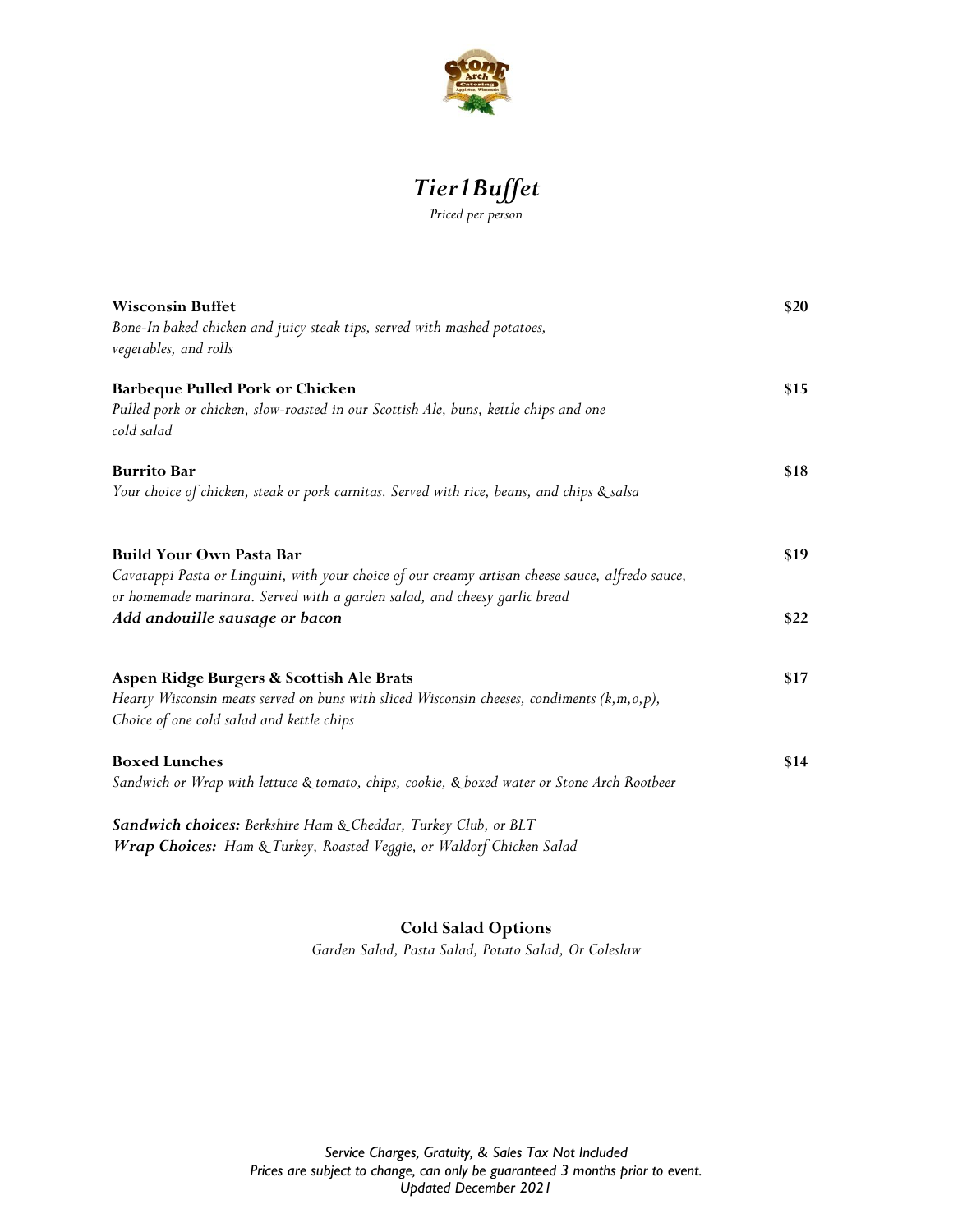

## *Tier 2 Buffet*

## *Two Entrée Selections, Three Side Selections, Rolls - \$26/guest Three Entrée Selections, Three Side Selections, Rolls - \$29/guest*

*Start with a fresh mixed green salad at your seat - \$4/guest*

*Chicken* Herb Baked, Bone-In

Smothered with Mushrooms and Cream Sauce

Parmesan Marinara and Mozzarella

Cordon Bleu with Ham and Swiss

*Beef* Braised Short Ribs with Stout and Mushroom Demi glaze

Shaved Sirloin with Caramelized Onion Jus

Shaved Prime Rib with Caramelized Onion Jus

> Tenderloin Medallions with Horseradish Cream

*Fish*

Dill Butter or Blackened Grilled Salmon

Baked Haddock with Lemon, Olive Oil and Herbs

Sautéed Shrimp with Sweet and Spicy Sauce

Citrus Baked Mahi-Mahi with Pineapple Salsa and Herbs

> *Vegetarian* Vegetable Stir-Fry

Artisan Mac 'n' Cheese

Linguini with Mushroom Alfredo

Quinoa with Sautéed Vegetables

#### *Sides*

Honey Glazed Carrots, Roasted Brussels Sprouts with Bacon, Seasonal Local Vegetables, Sweet & Spicy Green Beans, Garlic Mashed Potatoes, Wild Rice Blend, Quinoa with Sautéed Vegetables, Garlic Parmesan Linguini, Potato Salad, Coleslaw, Baked Beans, Mushroom Risotto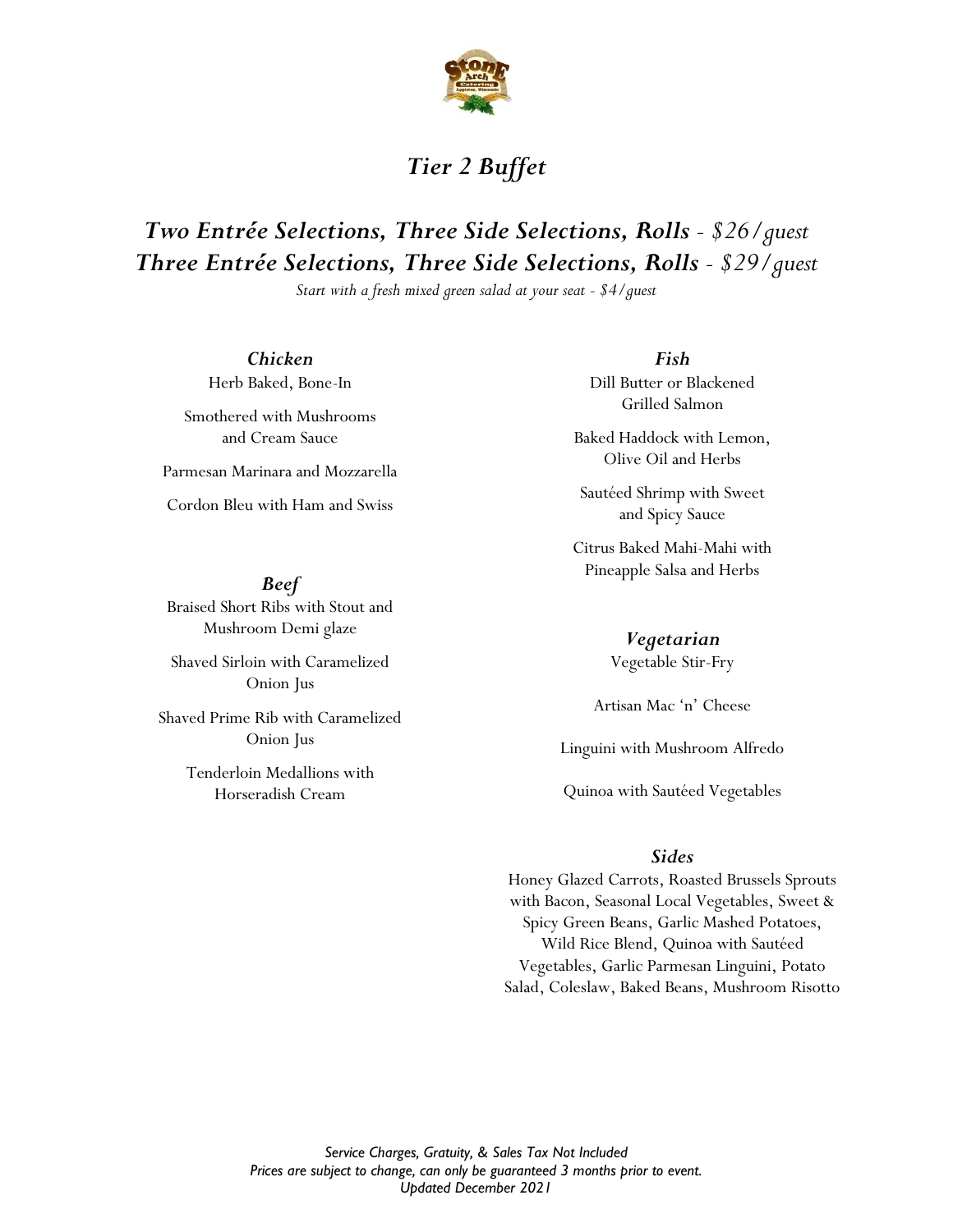

## *Plated Entrées*

Priced per person (Choose 3 items for your guests to choose from – pre-orders & seating chart required)

#### *Includes Fresh Mixed Green Salad & Rolls*

| Chicken Smothered with Mushrooms & Cream Sauce<br>Served with Wild Rice Blend and Seasonal Vegetables         |      |
|---------------------------------------------------------------------------------------------------------------|------|
| Chicken Parmesan Marinara & Mozzarella<br>Served with Linguini, Olive Oil, Garlic, and Brussels Sprouts       | \$26 |
| <b>Chicken Cordon Bleu with Ham &amp; Swiss</b><br>Served with Garlic Mashed Potatoes and Seasonal Vegetables | \$25 |
| Braised Short Ribs with Stout & Mushroom Demi Glaze<br>Served with Garlic Mashed Potatoes and Glazed Carrots  | \$28 |
| <b>Tenderloin Medallions with Horseradish Cream</b><br>Served with Garlic Mashed Potatoes and Glazed Carrots  | \$30 |
| Dill Butter or Blackened Grilled Salmon<br>Served with Wild Rice Blend and Seasonal Vegetables                | \$28 |
| Baked Haddock with Lemon, Olive Oil, & Herbs<br>Served with Quinoa and Sautéed Vegetables                     | \$26 |
| Citrus Baked Mahi Mahi with Pineapple Salsa & Herbs<br>Served with Wild Rice Blend and Glazed Carrots         | \$27 |
| Grilled Pork Chops with Cider & House Beer Barbeque<br>Served with Garlic Mashed Potatoes and Glazed Carrots  | \$27 |
| Linguini with Mushroom Alfredo<br>Served with Garlic Bread                                                    | \$19 |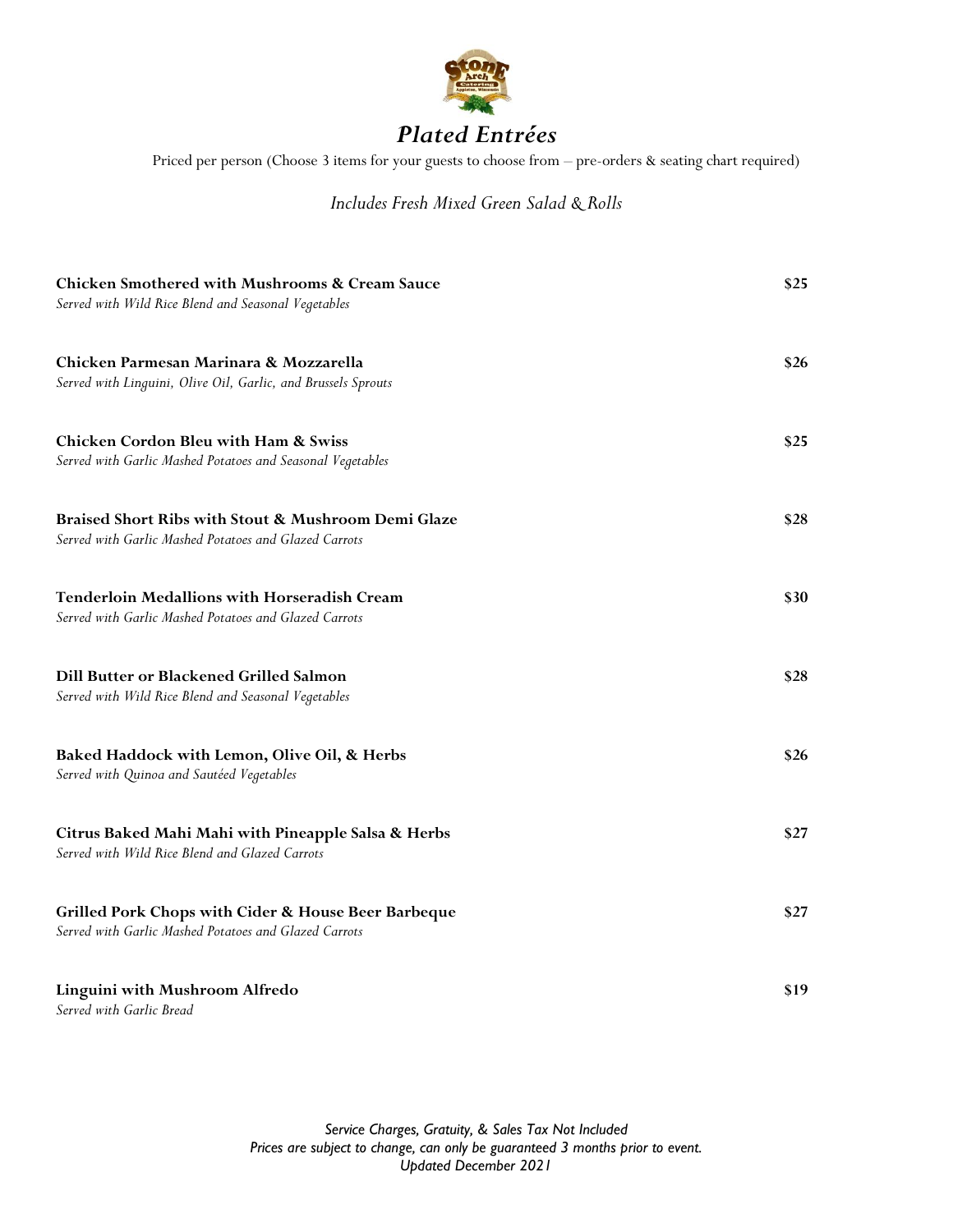

## *Our Favorite Local Sweet Treats*

We work directly with these 3 local bakeries that we love. The price stays the same; you can still work directly with them to create your selections. We coordinate your order with them, add it to our invoice, and take care of your day of services and delivery/setup, reducing one step for you.

#### *Bakery on Terrace*

*[https://bakeryonterrace.com](https://bakeryonterrace.com/)*

*The Main Celebration*

*<https://www.facebook.com/TheMainCelebration>*

*Mom and Pop's Bakery*

*[https://momandpopsbakery.com](https://momandpopsbakery.com/)*

## *Late Night Munchies –*

*Each order serves about 50 guests*

| Tortilla Chips & Pico de Gallo |       |
|--------------------------------|-------|
| <b>Pulled Pork Sliders</b>     | \$140 |
| Cajun Snack Mix                | \$95  |
| Pretzels & Port Wine Cheese    | \$115 |
| Kettle Chips with Beer Dip     | \$160 |